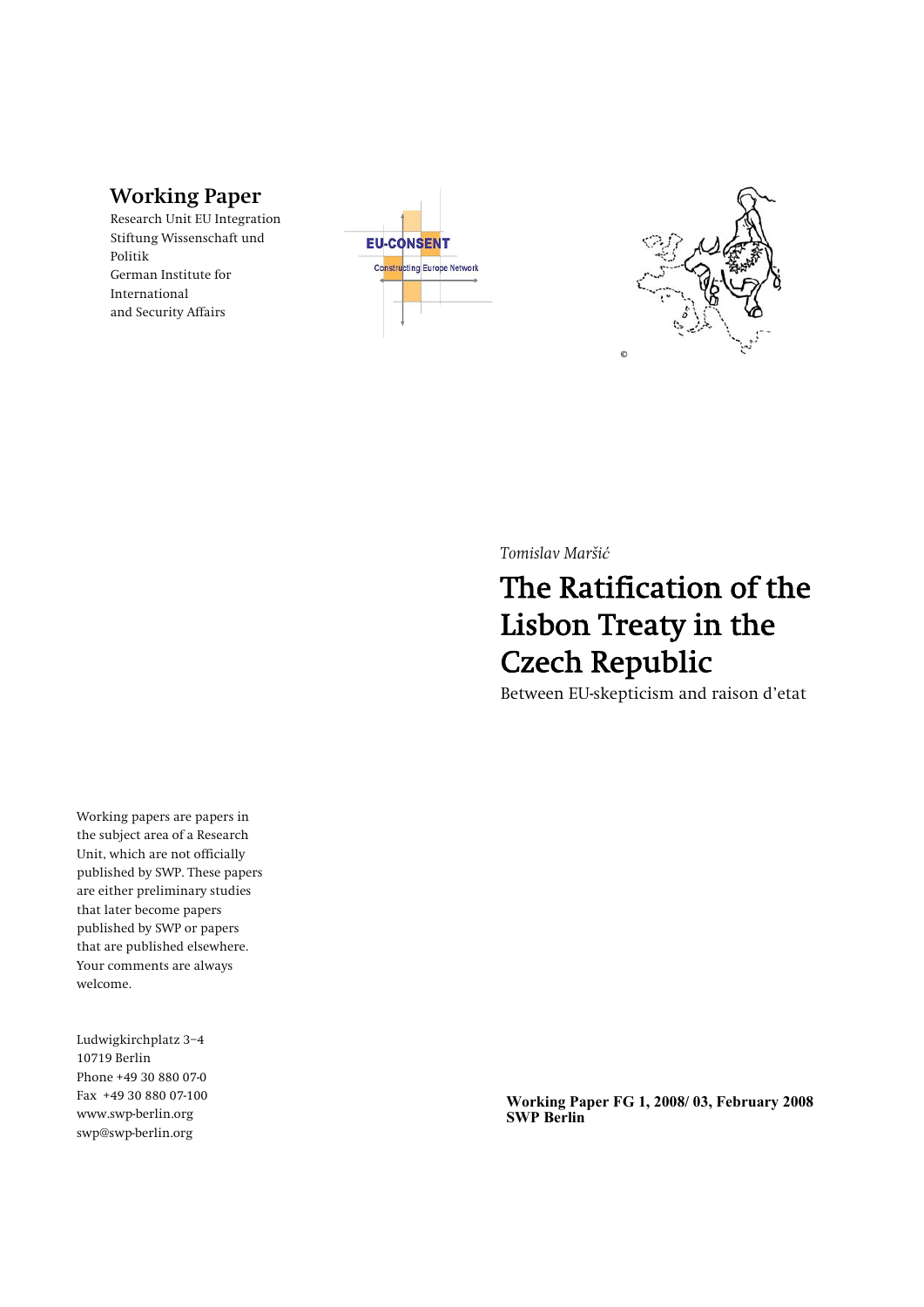**After the comprehensive debate on the failed European Constitution Treaty (ECT), the discussion on the content of the reform treaty has become secondary to questions on the mode of its ratification. Pragmatism has prevailed within the generally Euroskeptic Civic Democratic Party (ODS) since an agreement on a reform treaty was reached. This originates not least in the presence in the ODS-dominated government of two pro-European coalition partners, the Greens (SZ) and the conservative Chris**tian and Democratic Union (KDU-ČSL). However, it is also rooted in the **persisting stalemate between the mid-left and the mid-right camp within the House of Representatives. This stalemate can only be overcome with the help of two renegade, former Social Democratic MPs. Despite the fact that the government won a vote of confidence in January, it faces difficult times because of continued coalition quarrels as well as ambivalent public opinion.**

**After the coalition between the ODS, the SZ and the KDU-**ý**SL was formed following six months of political wrangling in January 2007, the ODS moved away from its initial position to demand a new treaty text and agreed to the coalition's common position to negotiate modifications based on the existing ECT.**<sup>1</sup>  **The party's main priorities included the removal of state symbols**<sup>2</sup>  **(constitution title, flag and hymn) and the retrenchment of supranational competencies. The latter goal explicitly included the possibility of returning powers to the national level**<sup>3</sup>  **and granting the Council of Ministers the power to curtail the initiative function of the European Commission.**<sup>4</sup>

**Despite its sceptical attitude towards the ECT**<sup>5</sup>  **and its criticism of the Berlin Declaration**<sup>6</sup> **, the Czech delegation had an interest in a constructive solution not least because it will hold the EU presidency in the first half of 2009. After core demands had been met through the removal of state symbols and the introduction of the possibility of returning competencies to the national level (albeit not in the form of a binding clause)**<sup>7</sup> **, the way was free for the Czech government to sign the new reform treaty.** 

**Europe minister Alexandr Vondra, called the final form of the reform treaty "acceptable" because now, besides a "gas pedal" it also contained** 

- <sup>2</sup> "Czechs soften approach to EU treaty but insist on dropping the "C" word", in: Radio **Prague, 27.04.2007.**
- <sup>3</sup> "Czech government views EU reform treaty as compromise", in: CTK Daily News, **10.10.2007.**

**4 "EU/TREATY: Czech Republic wants to limit right of Commission's initiative", in: Agence Europe, 17.10.2007.** 

<sup>5</sup> "Prag bremst Merkels EU-Ambitionen", in: Financial Times Deutschland, 08.03.2007.

**6 In a common statement to the address of the German federal government president**  Klaus and prime minister Mirek Topolánek criticized amongst others, that "no broader **discussion on the text of the planned document was foreseen", "Tschechien kritisiert Vorbereitung der "Berliner Erklärung", Radio Prag, 21.03.2007.** 

<sup>7</sup> "Czechs to preside EU in 2009 irrespective of new treaty - PM", in: CTK Daily News, **19.10.2007** 

<sup>&</sup>lt;sup>1</sup> "EU-Verfassung: bisherige Version ist Arbeitsgrundlage für Koalition", in: Radio Prague **vom 23.03.2007.**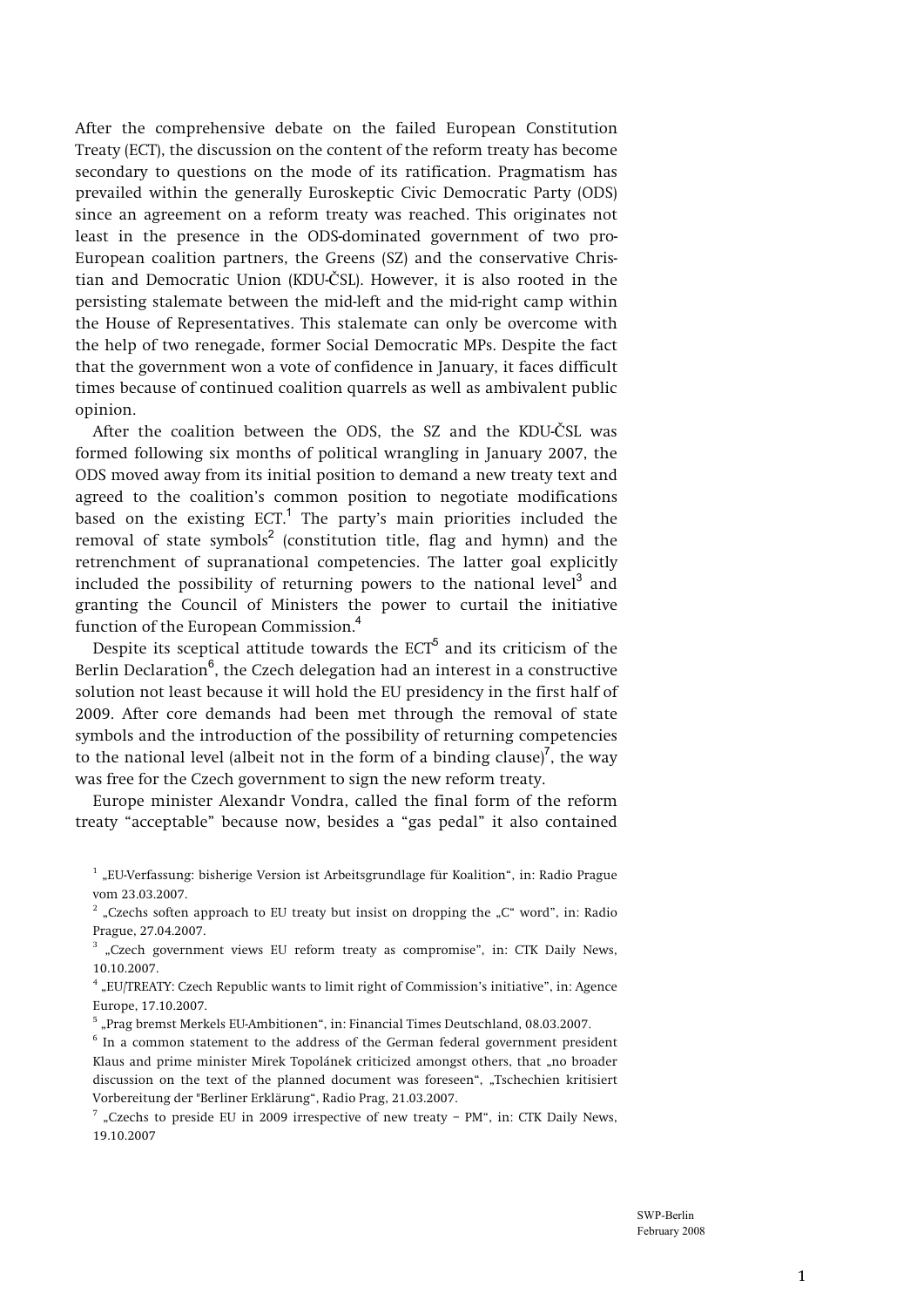**"fuses".**<sup>8</sup>  **Such sentiments directly contradicted president Václav Klaus (ODS), who has in the past figured as a sharp but also popular critic of European integration. He conveyed that he regarded the new reform treaty as nothing more than a renamed version of the ECT, which he had earlier refused. Nonetheless he kept out of the debate on the reform treaty, so as not to complicate "the government's life".**<sup>9</sup>  **Another important reason for his reticence might be found in the upcoming presidential elections. Klaus depends on the votes of pro-European parliamentary factions within parliament. The prominence of Eurocritics within the ODS, first and foremost embodied by a group around the MEP and former Sherpa**<sup>10</sup> **Jan Zahradil, however, sharply criticized the signing of the treaty by Topolánek. He invoked a party resolution from 2006, which avowed that the ODS would not acquiesce to the further transfer of competencies to the EU.**<sup>11</sup> **Topolánek in turn openly admitted that the Czech government was not "strong enough" to prevent an adoption of the reform treaty and that he could not find allies within the EU. He said, he did not have a mandate to veto the treaty and that he would have isolated the Czech Republic in doing so.**<sup>12</sup>

**However, shortly before the release of the treaty text, the Czech government added a declaration in which it articulated four concerns with respect to the charter of fundamental rights which comes into effect together with the Lisbon treaty.**<sup>13</sup> **This declaration is not binding for EU institutions or before the European Court of Justice. Vondra said, that Prague was not against the charter itself but that it wanted to make clear that it should only refer to EU and not to national law. Like Great Britain and Poland, Zahradil criticized the collective rights which would allegedly take effect with the implementation of the charter.**<sup>14</sup>

**A constitutional examination of the compatibility of the Lisbon treaty with the Czech constitution offered a means of satisfying potential critics** 

<sup>8</sup> "Leaders of Czech ruling party advocate EU treaty", in: BBC Monitoring European, **24.11.2007.** 

<sup>9</sup> "EU reform treaty is only new name of constitution", in: CTK Daily News, 04.12.2007.

<sup>10</sup> The term "sherpa" refers to the two appointed representatives for each country – a **practise of the German EU Presidency to simplify the multilateral negotiations on the reform treaty.** 

<sup>11</sup> "Czech ODS to debate EU treaty, unlikely to scrap resolution on it", in: CTK Daily News, **23.11.2007.** 

<sup>12</sup> "Leaders of Czech ruling party advocate EU treaty", in: BBC Monitoring European, **24.11.2007.** 

<sup>13</sup> The Czech Republic declares that the clauses of the charter are only directed towards **the member states when they implement EU law and not if they adopt and implement national law independently of EU-law. Furthermore the "rights and principles" have to be interpreted in accordance with the national constitutional traditions. The charter does not delimit the field of the application of national legislation and does not constrain present competencies of national authorities. It must not be interpreted in a way that human and fundamental rights are restricted or adversely affected in its application by EU law or international agreements. (Declaration 53). "Treaty of Lisbon: four small**  additions, including a Czech declaration on the charter", in. Europolitics, 06.12.2007.<br><sup>14</sup> "EU partners surprised by Czech challenging of treaty", in: CTK Daily News, 30.11.2007.

> SWP-Berlin February 2008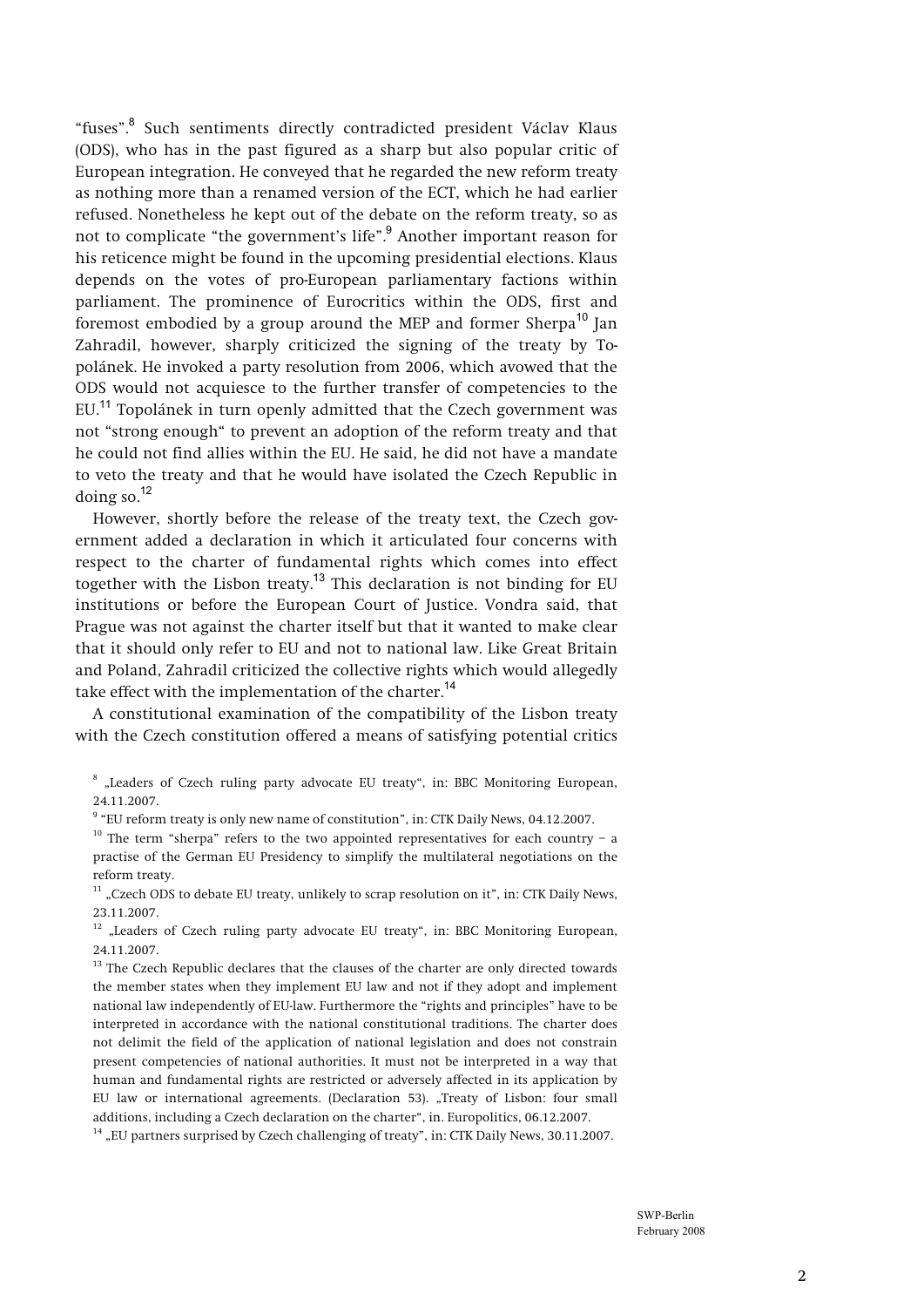within the ODS.<sup>15</sup> According to the official position of the Czech govern**ment, the Lisbon treaty is in conformity with the constitution; with the invocation of the Constitutional Court it "just wanted to be sure".**<sup>16</sup> **This, however, does not apply to the charter of fundamental rights, which will be brought to the Court because of explicit doubts on its conformity with the national constitution.**<sup>17</sup> **An examination can formally be initiated when the ratification process starts, so long as it occurs between parliamentary approval of the treaty and the signing of the ratification instru**ment ratification bill by the president.<sup>18</sup> The treaty was referred to **parliament at the end of January. It remains unclear, however, how long the examination by the Constitutional Court could take. In this context it has been speculated that the ODS is hoping for the prior rejection of the treaty by another member state.** 

**The wish to carry out ratification after all the other EU members also lies in the fact that "we do not want to improvise during our presidency"—a fear articulated by Alexandr Vondra.**<sup>19</sup> **The Presidency of the European Council and the existing system of rotation could theoretically lapse, should the Lisbon treaty be ratified by the end of 2009 by all member countries. The Czech Republic in this case would take over the chair of the Council of Ministers alone. In order to counter this impression, Vondra admitted that the Czech Republic had no interest in artificially delaying ratification and announced that the treaty's transformation into national legislation could still be accomplished in autumn 2008 – assuming it received the green light from the Constitutional Court.**<sup>20</sup> **A late ratification in the Czech Republic would lead to a loss of prestige and high political costs and is thus improbable indeed. Furthermore practical obstacles draw this scenario into doubt: the inauguration of the High Representative is likely to be delayed and some countries want to wait for the results of the EP-elections in 2009. Furthermore Topolánek said that the conversations with his colleagues on the occasion of the contract conclusion on the Lisbon summit ensured him that the Czech presidency will take place as planned.**<sup>21</sup>

**With respect to the question of ratification mode, Topolánek and Vondra, representing government and party leadership, preferred a parliamentary ratification as the treaty did not have a "constitutional** 

- <sup>15</sup> "Civic Democrats: EU reform treaty should be examined by Constitutional Court", in: **radio.cz, 22.10.2007, unter: http://www.radio.cz/en/article/96708.**
- **16 "Czech govt prefers EU treaty ratification to referendum", in: CTK Daily News, 19.10.2007.**
- **17 Vgl. "CzechRep may ratify EU treaty this year deputy PM", in: Ceske Noviny, 12.02.2008.**
- <sup>18</sup> "Court can assess EU treaty only during Czech ratification process", in: CTK daily News, **22.10.2007.**
- <sup>19</sup> "Czech minister opposes ambitious target for EU treaty ratification", in: EU-Business, **13.09.2007, unter: http://www.eubusiness.com/news\_live/1189709222.03**
- **20 "Prague to ratify treaty in autumn", Europolitics, 14 Februar 2008**

<sup>21</sup> "Czechs to preside EU in 2009 irrespective of new treaty", in: CTK Daily News, **19.10.2007**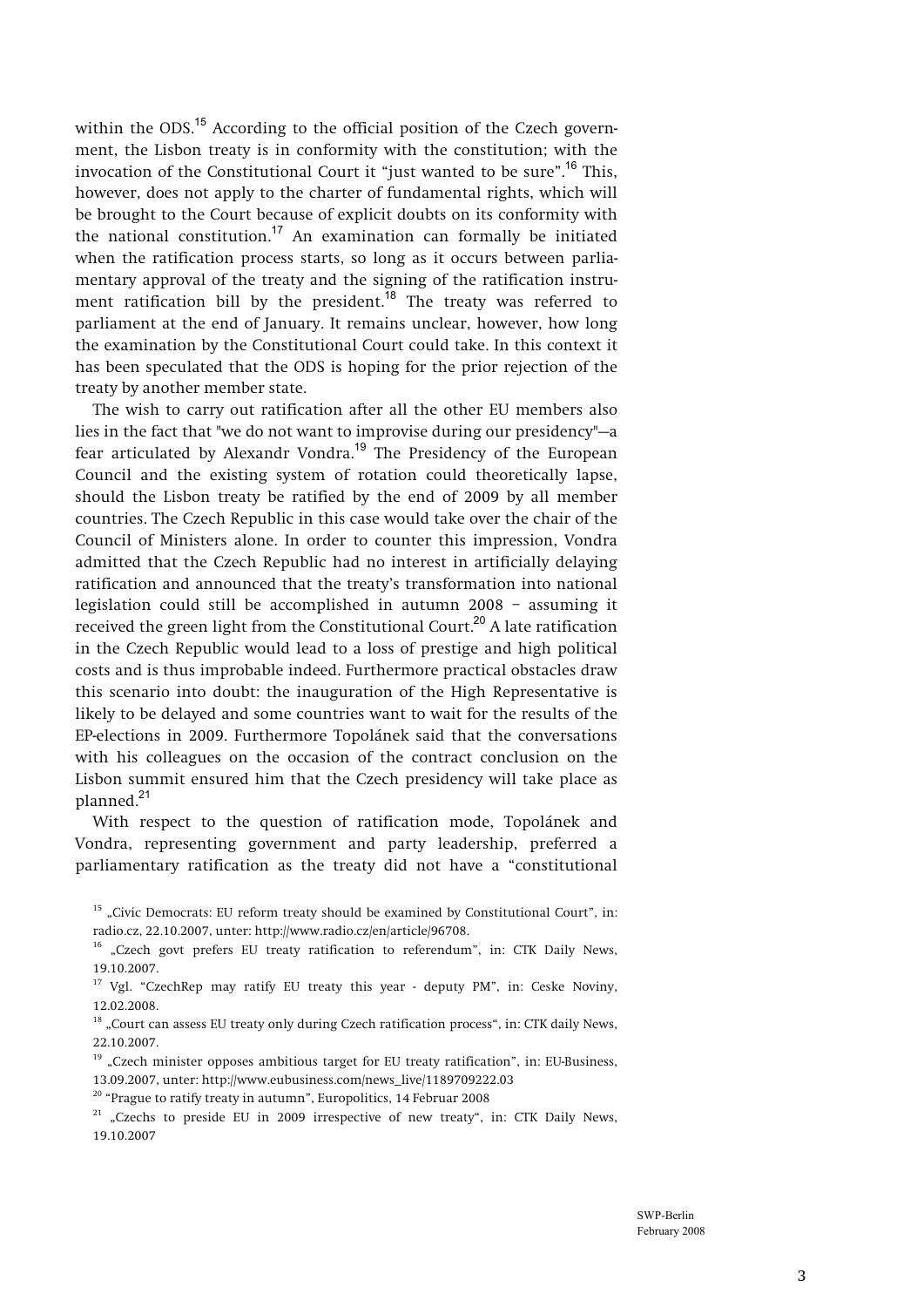**changing character".**<sup>22</sup> **Some of the ODS representatives in the EP however supported a referendum because, with the Lisbon treaty, sovereignty rights would be transferred to the EU. Some national ODS representatives, especially from the Senate endorsed this procedure, because allegedly there have not been significant changes compared to the ECT, for which a referendum was foreseen.**<sup>23</sup> **In light of a solid majority for the Lisbon treaty in the population, this demand is not tantamount to the wish to see the ratification fail.**<sup>24</sup> **This was explicitly articulated only by a few ODS senators (like Jaroslav Kubera) who generally reject the ratification of the reform treaty because with the fundamental rights charter some privileges would become binding claims. The question of the ratification mode was finally concluded on 30 October 2007 after parliament rejected a proposal from the Communist Party (KS**ý**M) to hold a referendum on the Lisbon treaty. In that, a parliamentary ratification was effectively instigated. Surprisingly however, three ODS representatives, including Vlastimil Tlustý, an economic liberal and Topolánek's main challenger within the party voted in favour of a referendum.**<sup>25</sup>

**Against this background, the positions and majorities in the two parliamentary chambers grow in significance. As the discussion on the ratification mode exhibits, the ODS has largely but not completely closed ranks in its position on the Lisbon treaty. While the party's and government's top executives, Topolánek and Vondra, enjoy broad loyalty within the House of Representatives, especially within the Senate faction of the ODS, there are opponents to the treaty who played a pivotal role in promoting the examination of the treaty in the Constitutional Court. Topolánek repeatedly stated that ratification would not be an easy task, especially in light of the problems accruing from the fundamental rights charter.**<sup>26</sup> **However, as the Lisbon treaty is supported by all parliamentary factions except KS**ý**M, the achievement of the necessary majority seems to be secure from today's point of view.**<sup>27</sup> **In order to bring about a failure of the ratification even within the most difficult constellation, two-thirds of both ODS factions would need to vote against the treaty which in light of** 

<sup>22</sup> "New EU reform treaty has gaps – Czech politicians", in: CTK Daily News, 06.09.2007<br><sup>23</sup> "Some Czech Civic Democrats against party line on EU reform treaty", in: BBC Monitor**ing European, 25.10.2007.** 

**24 This is suggested at least by the Eurobarometer polls in connection to the popularity of the ECT which project a narrow but stable majority (55% in fall 2007, Eurobarometer 67)** <sup>25</sup> "Czech lawmakers reject referendum over EU treaty", in: EUbusiness, 30.10.2007.<br><sup>26</sup> "Lisbon treaty ratification will not be easy", in: BBC Monitoring European, 14.12.2007.<br><sup>27</sup> The question, which majority rule appl

**sovereignty transfer, which the Constitutional Court will clarify with its forthcoming ruling. According to the Czech Constitution there are three scenarios: ratification of an**  *international treaty without transfer of sovereignty* **is decided with a simple majority (Art. 49, 39 II Czech Constitution). A** *treaty with transfer of sovereignty but without a constitution changing effect* **is enacted with a three-fifths majority (Art. 10a I-II, 39 IV). A** *treaty with transfer of sovereignty including a constitution changing effect* **requires a precedent constitution change should the Constitutional Court decide, that the treaty is not in line with the Constitution (Art. 89 III, 87 II).**